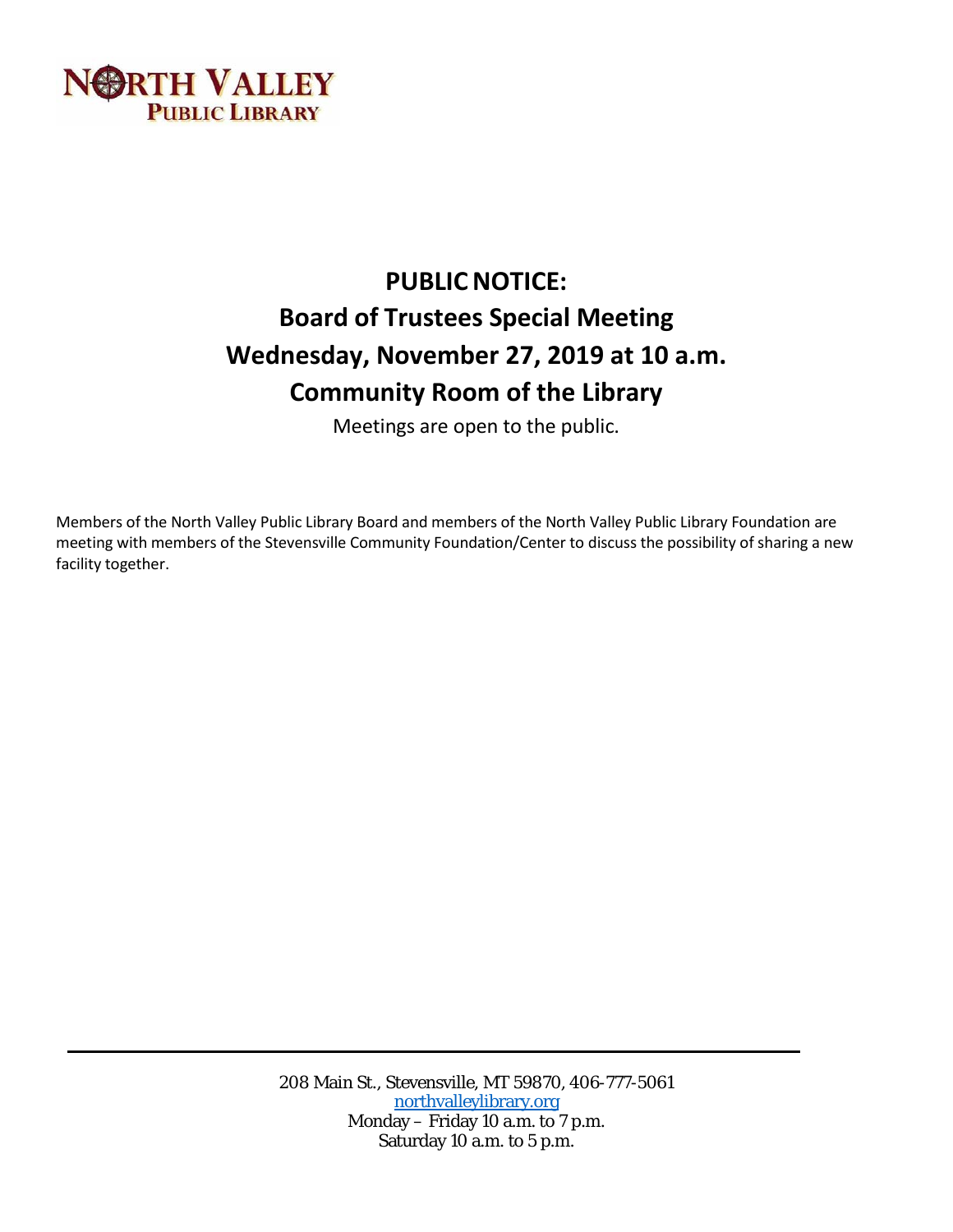## **North Valley Public Library**

Minutes Board of SPECIAL Trustees Meeting Wednesday, November 27, 2019 at 10 a.m. in the Community Room of the Library

### **Call to Order/Roll Call**

The meeting was called to order at 3:05 p.m.

### **Present:**

Caitlin Dunn, Board Member Victoria Howell, Board Chairman Leon Theroux, Board Member

Kim Tiplady, Board Member Denise Ard, Director

#### **Guests:**

Amy Horlacher, North Valley Foundation President Bob Thomas, SCF Community Center Chair

Bob Thomas gave an overview of the Stevensville Community Foundation (SCF) and the Stevensville Community Complex Center (SCCC). He said the original vision was for an auditorium and a meeting room. They bought land near the school and entered into a contract with school for a music band center. The school board and administration changed and the school opted out of the contract. Bob Thomas got back on the SCF board 3 years ago.

The land they have is worth about \$275,000. They put in some exits. There is a home on the land that is rented but it is not a money maker. There is no sewer line to the land. It would cost \$250,000 to bring sewer line to it. He says the school said to let the SCF know if they were selling as they may be interested in purchasing the land.

Stevensville parking regulations require 10 parking spots for every 1,000 square feet of building.

Bob Thomas says they would like a Community Center to be 5,000-6,000 sq. ft. room that is sound proof and includes a sound system, a kitchen (noncommercial), tables and chairs, to be used for banquets, meetings, gym class, yoga, speeches, education etc. Moving walls would add flexibility. They would also like a smaller room for board meetings that is always available that has locked cabinets for documents from different organizations. He estimates they can bring \$325,000 to the table for purchasing 407 Main Street. Bob suggested that maybe volunteers could oversee events.

Items to work out: Who would operate it? Agreements for use? Who takes the lead financially?

SCF is open to the Library owning and operating it. A facilities or banquet manager may be required.

It is desirous of both Bob Thomas and some of the Library Board that the feed elevator tower be incorporated into the design of a new building design if possible.

Bob Thomas suggested the Library may be able to sell the Library's current building with a lease back option, so we can remain at our location until a new facility is built.

Victoria told Bob Thomas that the Library can receive government financing at 3.37%.

The Library Board decided an attorney is necessary if they are to proceed. Victoria said she would make inquiries. The Board directed Denise to check with the State Library if they had lawyer recommendations. Denise said MACo would not serve as the attorney but she would ask them for lawyer recommendations.

Next steps to move forward: Finding an attorney and cost; Victoria will follow up with the real estate agent. The Board